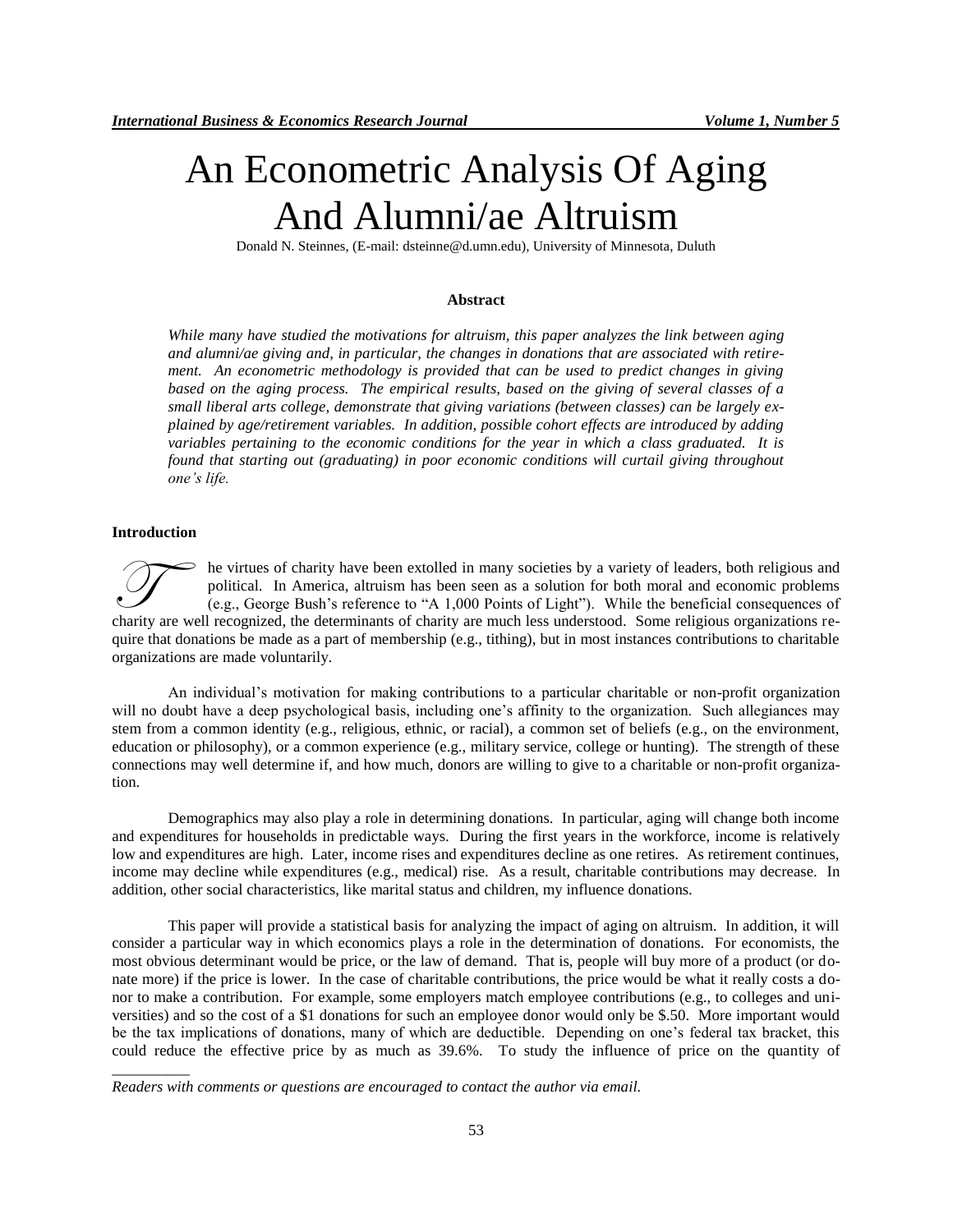donations, or the price elasticity, would require detailed data on contributions for households in a variety of tax brackets. Unfortunately, the information available for this paper is aggregated and so direct determination of price will not be possible.

Likewise, information is not available directly regarding income, which economists would expect to have a positive influence on donations if they are normal goods (i.e., people buy more (donate) more when their income rises). In addition to income, one might expect other factors to shift the demand for donations (e.g., changes in wealth and expectations). Finally, the demand might be increased by advertising/fund-raising campaigns on the part of charitable organizations.

From the standpoint of a charitable organization, the most interesting research might be to investigate the effectiveness of alternative strategies (e.g., pleas or prizes) in increasing donations. Such an analysis might also include determining the profile of a likely donor and the estimated contribution for different donors (e.g., Britto and Oliver, 1986; and Taylor and Martin, 1995). If one were to analyze a cross-section of comparable organizations (e.g., colleges or universities) it might be possible to ascertain the importance or institutional differences in terms of fund-raising.

This paper, however, will focus on one institution, a small liberal arts college, and the alumni/ae giving for one year (1997). Moreover, the data available are aggregated by classes (i.e., year of graduation) and so individual household socio-economic characteristics will not be considered. The only demographic information known is the age of the class (it will be assumed that all classes graduated at age 22). The effects of advertising or fund-raising campaigns are held constant in that the data are for a single institution in a single year.

One focus of the paper will be on the differences in contributions related to the age of the class. In particular, changes (in giving) that occur late in life (after 65) will be studied. These demographic patterns (over life) are quite strong and explain much of the variation in giving for different classes (cohorts). One consequence, from a policy perspective, is that donations are almost entirely predictable over the course of a person's life and, therefore, fund-raising campaigns may have limited impact.

Aside from finding the link between altruism and aging, the other contribution of the paper will be to analyze if economic conditions in the year a class graduated have any influence on the extent to which the class contributes to the alumni/ae fund in 1997. As will be explained, these variables also serve to control for possible cohort effects in the data. The results will show that adverse economic conditions (e.g., high unemployment) at the time of graduation do, in fact, decrease giving, even years later. This suggests there is a certain economic determinism to one's life that is reflected in one's willingness and/or ability to make contributions. When taken together with the importance of age, the estimation results suggest that giving is largely preordained (at the time of graduation), at least for the alumni/ae of the college studied.

## **Methodology**

In order to analyze the linkage between aging/retirement and alumni/ae altruism, an econometric model will be formulated, based on the aggregated nature of the data available, and estimated on the basis of 1997 contributions, by class, to a small liberal arts college (St. Olaf College, Northfield, Minnesota). Before specifying variables in the model, it is useful to consider alternative modeling approaches and studies of alumni/ae altruism that have been done in the past. While some have used micro/household data (e.g., Bruggink and Siddiqui, 1995; Lindahl and Winship, 1992; Okunade, Wunnava, and Walsh, 1994; and Okunade, 1996), other studies of alumni/ae giving have been based on aggregated data. Most aggregated is a study (Bristol, 1991), which develops a model for all U.S. alumni/ae donations, based on annual time series data from 1951-90, and uses it to forecast future giving (to all U.S. colleges and universities). The model demonstrates that stock market fluctuations play a large part in year-toyear variations in giving and that the growth in alumni/ae portend substantial increases in alumni/ae giving in the future.

However, most aggregated studies (e.g., Bristol, 1990; Grant and Lindauer; 1986; and Willemain, Goyal,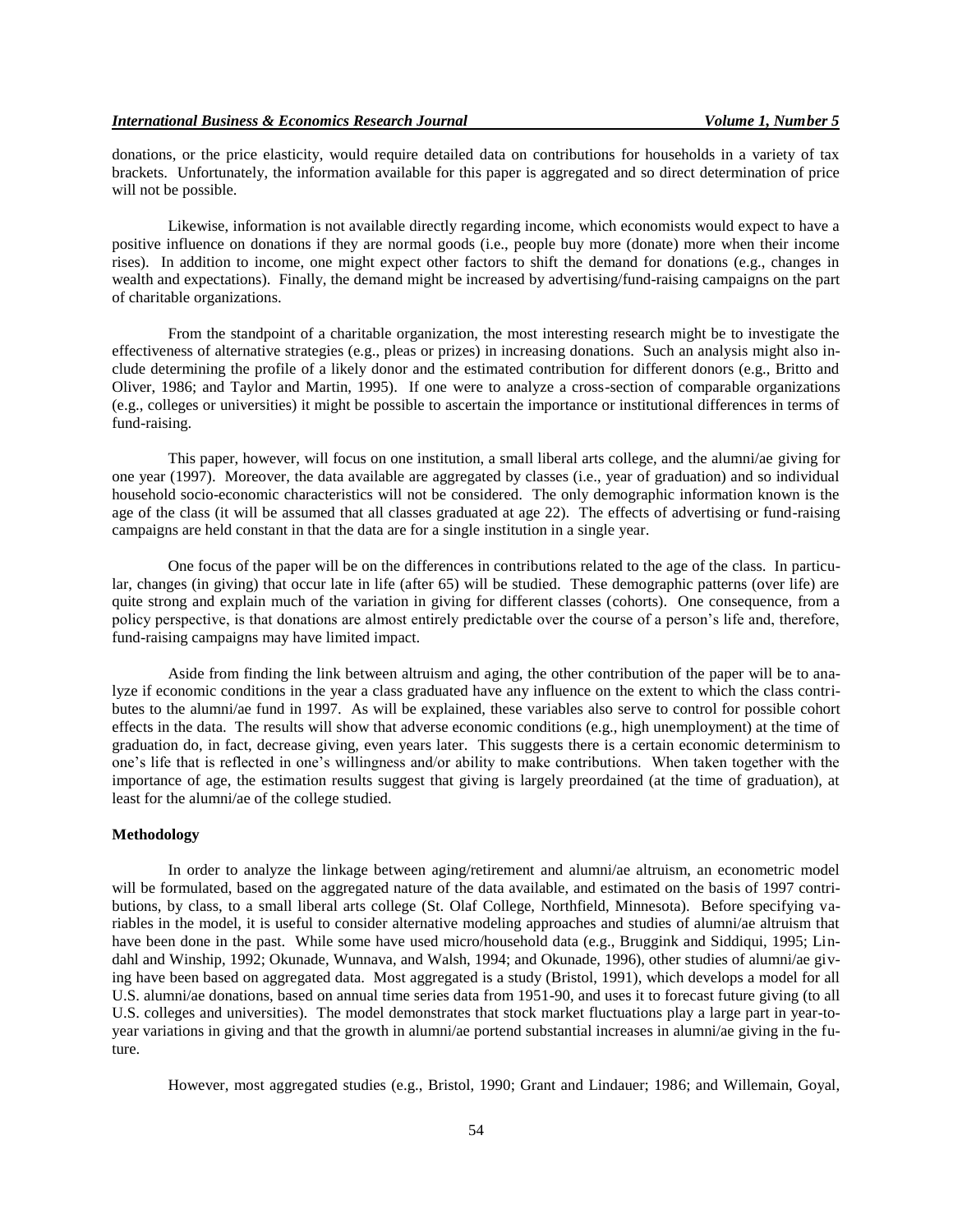Van Deven, and Thukral, 1994) focus on donations for a single school and aggregate the information by class, or year of graduation, as will this paper. Some of these studies also consider donations for different years, while this paper will not. The approach often taken when class year/donation year data are pooled is to introduce dummy variables for each class year and for each donation year. The result is rather complicated and not well suited for forecasting purposes. This is particularly true for the donation year component since it may be influenced by the stock market variations (see Bristol, 1991), which are very difficult to forecast. Therefore, this paper will avoid the potential problems in explaining/forecasting year-to-year changes in donations by analyzing the donations for a single year, 1997.

Instead, the focus will be on explaining differences in donations for various classes. In so doing, this paper will recognize that variations may be the result of the class aging and/or the result of cohort differences in classes. That is, the class of 1930 at age 60 may donate differently than the class of 1960 will when they are 60 for reasons inherent to the class, or cohort. Put another way, these differences are not the result of the year when the class turns 60 (e.g., stock market differences between 1988 when the class of 1930 turns 60 and 2018 when the class of 1960 turns 60) but are differences that are with the classes from their birth (graduation).

Most of the aggregated studies which use different classes as observations, as this paper will, have used multiple regression analysis to estimate a model(s) to explain variations in donations between the classes. Specification of the dependent variable, donations, can be done in different ways. One way would be to use total dollar donations (TOTDON) for the class as the dependent variable. More often, total dollar donations are specified as the product of two dependent variables, percentage of class that donates (PCDONOR) and average dollar donation (AVGDON). Then separate equations are estimated for each dependent variable. The same approach will be taken in this paper and it will be shown that the statistical results are much better than if a single equation is estimated with total dollar donations (TOTDON) as the dependent variable.

While the number of donors for each class, which is the numerator in PCDONOR, is defined the same way in all aggregated studies, including this one, the denominator of PCDONOR can be specified differently. For example, Bristol (1990) uses as the denominator the number of graduates (for each class), which will not vary as the class ages. Hence, the donation rate (PCDONOR) must fall as mortality takes its toll on the class. The consequence of this specification is that one can misinterpret the propensity of older people to donate. To explain, if, in fact, alumni/ae have a greater tendency donate as they get older this may not be observed if the number of graduates is used in the denominator of PCDONOR. Since this paper is centered on the linkage between aging and altruism, a decision has been made to use as the denominator for PCDONOR the number of alumni/ae of record (in 1997). Unlike the number of graduates, which is a constant over time, the number of alumni/ae of record is a current estimate of the number of living alumni/ae for each class. This number shows decline over the years (for a given class), especially for the oldest classes, and, therefore, it is assumed that most of the attrition is the result of mortality rather than lost addresses. The advantage of using number of alumni/ae of record is that PCDONOR can be analyzed without having the influence (negative) of mortality interfere with establishing the relationship between PCDONOR and aging.

The independent, or explanatory, variables in the model(s) have been chosen based on those found to be effective in past studies and selecting variables that would facilitate forecasting (i.e., independent variables whose values would be known with certainty for future years). It has been well established (e.g., Bristol, 1990; Grant and Lindauer, 1986; and Willemain, Goyal, Van Deven and Thukral, 1994) that reunions influence donations. Consequently, this paper uses a dummy variable, REUNION, which is 1 if a class had their 25th or 50th reunion in 1997 and it is anticipated it will have a positive influence on donations (i.e., either PCDONOR or AVGDON). Alternatively, the model(s) are estimated using moving averages (5-year) for the dependent variables to control for the influence of 5-year reunions.

Most important is the way in which age (AGE) is introduced into the model. Previous studies have used age in complex ways but primarily for statistical reasons, rather than on the basis of an aging process. For example, Bristol (1990) estimates eighth degree polynomials for the two dependent variables (i.e., PCDONOR and AVG-DON) while Willemain, Goyal, VanDeven, and Thukral (1994) use 90 dummy variables, one for each class in their data set. While statistically effective, these models do not provide an a priori rationale for the age pattern detected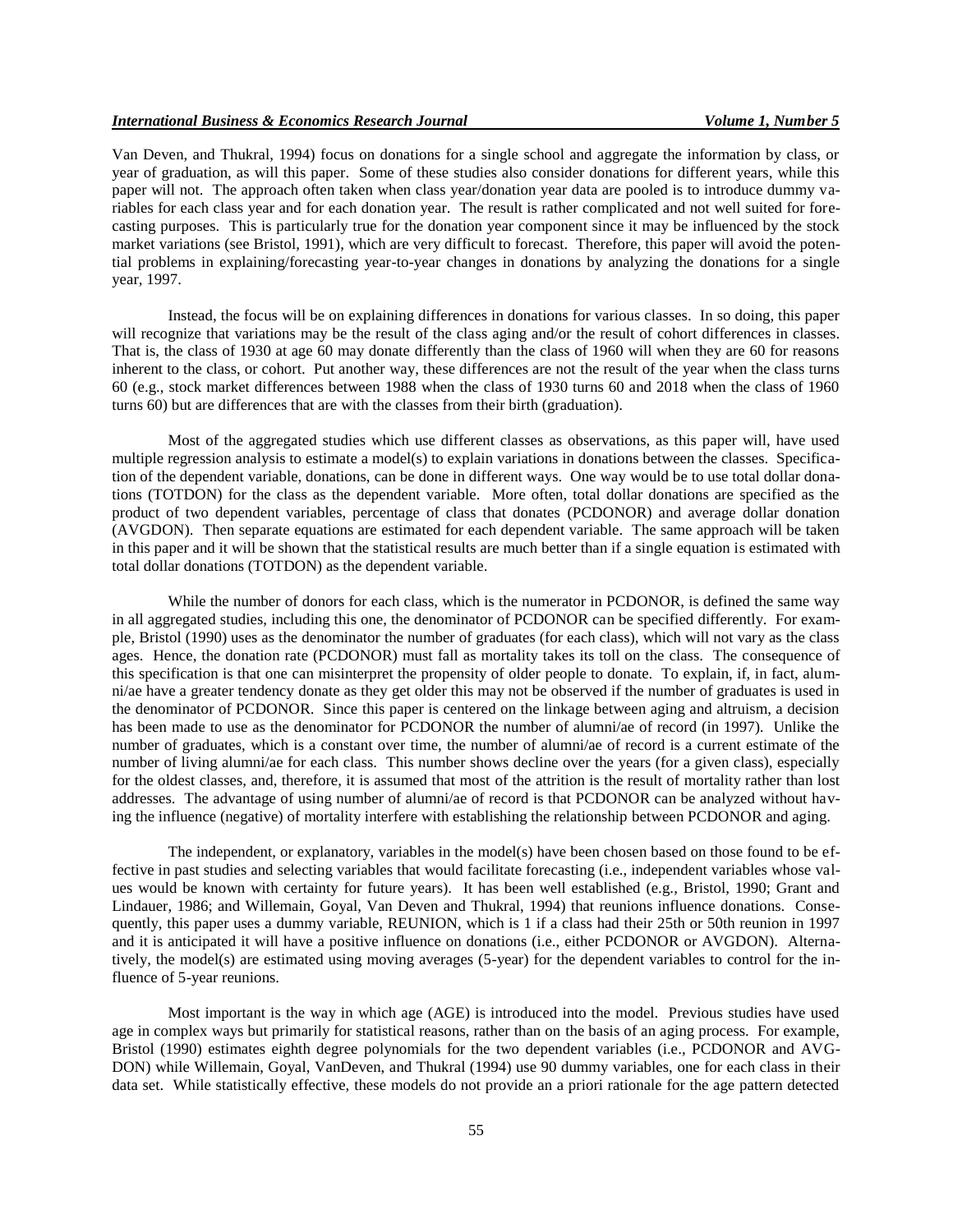in the estimation process. This paper, on the other hand, will propose a relationship between aging and altruism and then specify independent variables that can be used to test the proposed relationship. After graduation age may have a fairly simple relation to altruism based on the economic theory of consumption. That is, altruism will increase as graduate's age and earn more money in their career (i.e., assuming altruism is a normal good).

However, it is anticipated that when one retires the pattern of giving may be altered, in part because one's income may change. Also, employees who gave donations matched by their employer would find that the price of donating had gone up in retirement, assuming that former employers will cease to match donations for retired employees. This, too, would suggest that donations would fall after retirement. Therefore, this paper will treat retirement as an event in one's life that may change the relationship between aging and altruism. To statistically consider the possible influence of retirement, alternative independent variables will be specified. In so doing it is assumed that all classes graduated at age 22 and retired at age 65. The assumption of that all classes graduated at age 22 is probably more true for the small liberal arts college studied that for public universities which have seen the average years in college grow over the years. Similarly, age 65 corresponds to the age of eligibility for full Social Security benefits for all classes over 65 in 1997 (the year studied), whereas in the future the eligibility age will be rising and this would make comparisons between classes in terms of retirement age more problematic.

A final consideration in the model is the possibility of cohort effects. That is, are donations related to a particular class in a way that is unrelated to the aging of the class? For example, did the class of 1930 donate differently at age 50 than the class of 1940 and, if so, was this because of different economic conditions (e.g., the performance of the stock market) when they turned 50 or for some inherent difference between the classes. Any inherent difference, which persists over time (or as the class ages), would be considered a cohort difference or effect. One could estimate these possible differences by introducing dummy variables for each class (e.g., Willemain, Goyal, Van Deven, and Thukral, 1994, use 90 class dummy variables) but this requires having data for multiple years of donations. In fact, in this same study the year of donation is accounted for by using 50 dummy variables. However, the use of dummy variables only detects differences, but does not explain them. Alternatively, Bristol (1991) succeeded in explaining year-to-year variations in alumni/ae donations on the basis of fluctuations in the stock market (in the year of donation).

In a similar vein, this paper will not introduce dummy variables for each class but will, instead, postulate that differences in classes are related to economic conditions in the year of graduation. If successful, statistically, these variables will serve to control for possible cohort differences and also explain the origin/reason for these differences. Specifically, economic conditions in the year of graduation will be introduced for each class and it is anticipated that unfavorable economic conditions (e.g., high unemployment) will have a negative impact on donations for the class. If true, it would imply that members of a class graduating in a year of high unemployment would make fewer donations over their lifetime, independent of what influence aging and retirement might have.

#### **Estimation Results**

The model(s) outlined will be estimated using data for donations made in 1997 to a small liberal college. There are 68 observations, one for each class from 1929 through 1996. Tables 1 and 2 provide estimations results for two separate equations, or models, which have different dependent variables that were previously defined. Specifically, the dependent variables are donor participation (PCDONOR) and average donation (AVGDON) in Tables 1 and 2, respectively. Each table is structured the same in that they each have five columns, or Models, that differ in terms of the independent variables included. Overall, the explanatory power (i.e., R squared) is greater for PCDO-NOR (Table 1) than for AVGDON (Table 2), for reasons that will be discussed later.

To begin the analysis of Table 1, it can be observed that REUNION is significant, as measured by its tvalue, and positive in all five Models (columns) in Table 1. This indicates that a larger percentage of a class donates in the year in which they have a 25th or 50th reunion, which is consistent with previous studies that were discussed earlier. More important is the treatment of age. In Model 1 age (AGE) is used alone and it is positive, indicating a tendency for donor participation to increase with age, but its t-value is insignificant. However, when age squared is added, Model 2, both of the age variables (AGE and AGESQ) are significant. Their signs indicate a quadratic rela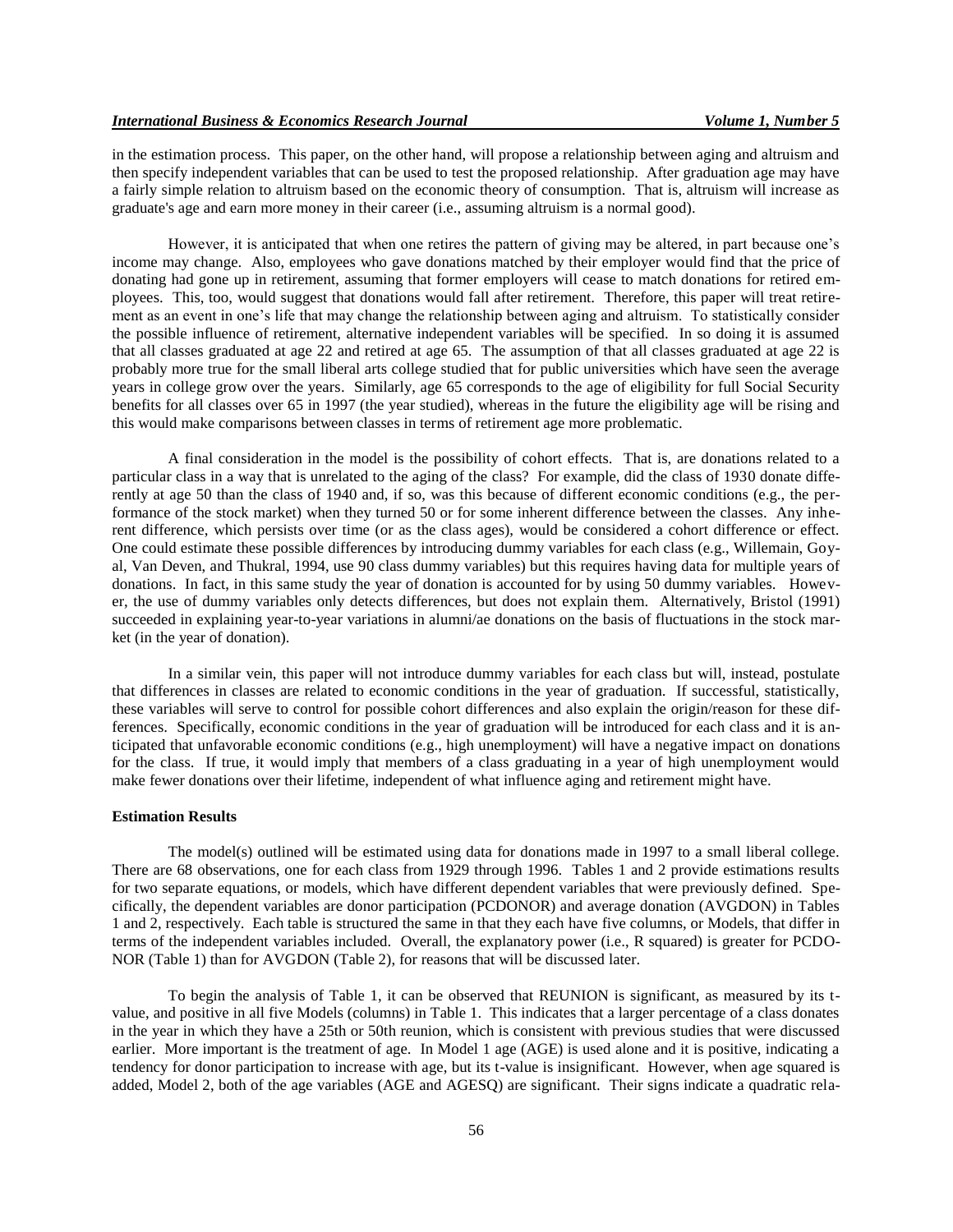tionship with a maximum at about 60 years of age. Rather than pursue raising age to more powers, and estimating a more complex polynomial relationship, as others have done (e.g., Bristol, 1990), this paper will introduce retirement (at age 65) for reasons delineated.

In an attempt to model retirement as an event that might alter the pattern of giving over a person's life, different specifications were tested. A dummy variable, at retirement, assumes a shift in giving that did not prove significant in the estimation process. Hence, to obtain a more continuous relationship (at the time of retirement) a variable, YRSRET, was introduced measuring the years (after 65) the class had been in retirement. This proved significant when used alone, Model 3, and was negative, indicating in decrease in donor participation after retirement. This is consistent with what was expected based on the economic theories of consumption reviewed in the beginning of the paper. A further refinement, or improvement (based on the increase in R squared), is obtained by adding YR-SRETSQ, the squared version of years retired. When taken together they indicate a quadratic relationship that peaks at 3.7 years (after retirement), which is again consistent with what economic theories of consumption would indicate. Actually, the peak in giving, as measured by PCDONOR (Table 1), is a little bit later in life (i.e., when the negative impact of the retirement variables (YRSRET and YRSRETSQ) outweighs the positive effect of the AGE coefficient (.006 in Model 4). This would be in the early seventies.

Taken together, the three age/retirement variables provide good overall explanatory power (i.e., the R squared is .897 for Model 4) and each individual independent variable is significant at the 1% level (i.e., the t-values are all over 2.56). More importantly, the signs for the individual variables are what would be anticipated of the basis of economic

| Table 1<br><b>Estimation Results (1929-96)</b><br>Dependent Variable: PCDONOR (donor percentage)                            |                 |                       |                      |                           |                      |  |  |
|-----------------------------------------------------------------------------------------------------------------------------|-----------------|-----------------------|----------------------|---------------------------|----------------------|--|--|
| <b>MODEL:</b><br>Independent                                                                                                | $\mathbf{1}$    | $\overline{c}$        | 3                    | $\overline{4}$            | 5                    |  |  |
| Variables:                                                                                                                  |                 |                       |                      | (t-values in parentheses) |                      |  |  |
| Constant                                                                                                                    | 1.273<br>(6.18) | $-.381$<br>$(-4.28)$  | .011<br>(.28)        | .077<br>(2.59)            | .131<br>(3.96)       |  |  |
| REUNION $(=1$ if<br>25 or 50 y                                                                                              | .195<br>(2.24)  | .140<br>(2.23)        | .148<br>(2.63)       | .116<br>(2.81)            | .108<br>(2.77)       |  |  |
| $AGE1$ (of class)                                                                                                           | .0009<br>(1.27) | .028<br>(8.04)        | .007<br>(8.98)       | .006<br>(8.56)            | .005<br>(7.99)       |  |  |
| AGESQ (age<br>squared)                                                                                                      |                 | $-.0002$<br>$(-7.86)$ |                      |                           |                      |  |  |
| YRSRET <sup>2</sup> (years)<br>class retired)                                                                               |                 |                       | $-.002$<br>$(-9.63)$ | .010<br>(2.25)            | .013<br>(3.06)       |  |  |
| YRSRETSQ (years<br>retired squared)                                                                                         |                 |                       |                      | $-.001$<br>$(-7.53)$      | $-.001$<br>$(-7.89)$ |  |  |
| <b>UNEMPRT</b> (unem-<br>ployment rate, year<br>of graduation)                                                              |                 |                       |                      |                           | $-.005$<br>$(-3.09)$ |  |  |
| R Squared                                                                                                                   | .307            | .734                  | .794                 | .897                      | .912                 |  |  |
| Sample Size                                                                                                                 | 68              | 68                    | 68                   | 68                        | 68                   |  |  |
| <sup>1</sup> Based on assumption that class graduated at age 22.<br>$2^2$ Based on assumption that class retired at age 65. |                 |                       |                      |                           |                      |  |  |

theory. Also, this model demonstrates that almost all (i.e., 89.7%) of the variation in PCDONOR and be explained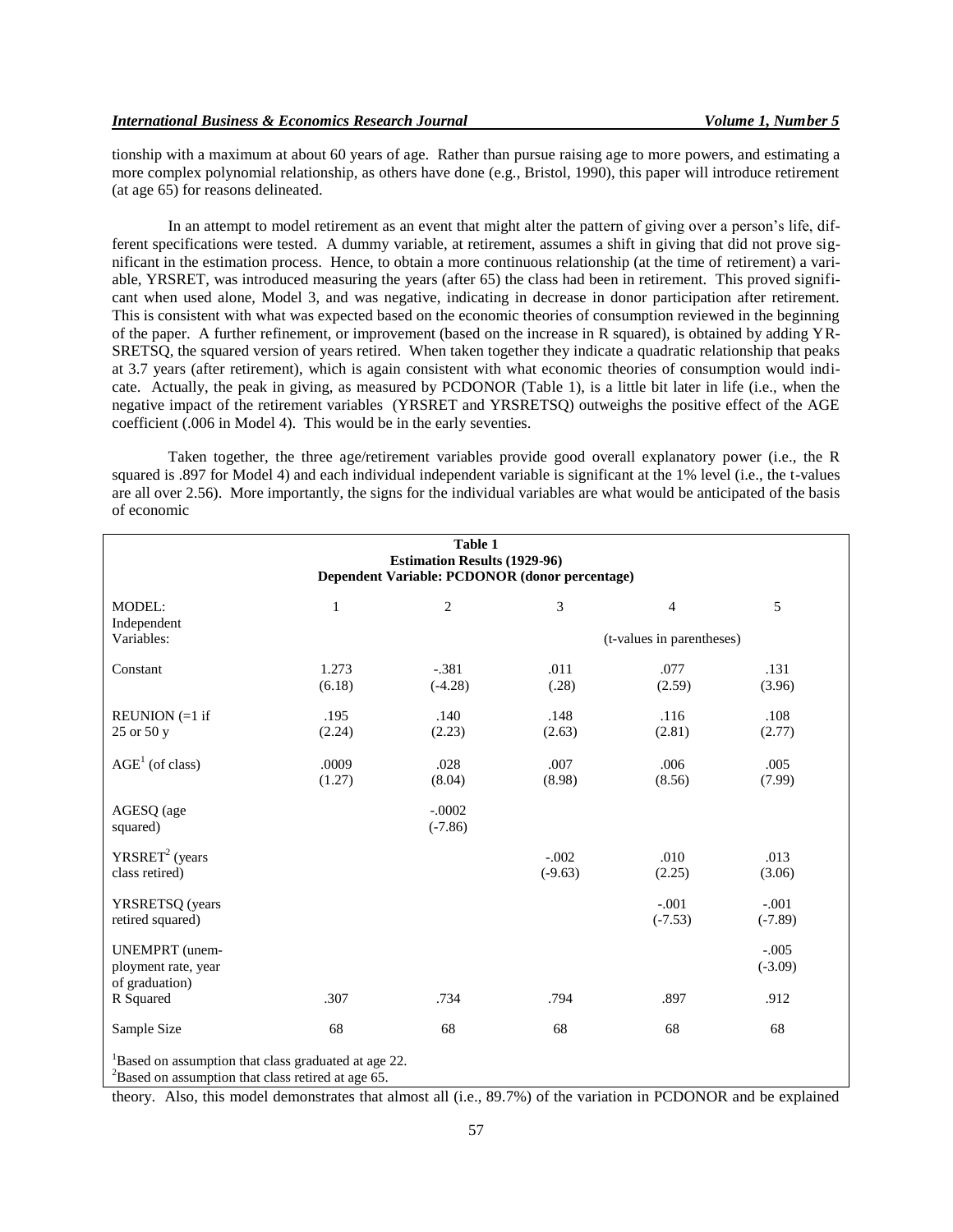using age/retirement variables which are predictable. Thus, the model developed should be valuable in making forecasts of future class giving. More importantly, the results indicate aging, and particularly post-retirement changes, have a definite influence on the giving patterns of alumni/ae.

The final column (Model 5) in Table 5 represents an attempt to control for possible cohort effects in the data by introducing independent variables measuring economic conditions in the year in which a class graduated. While other economic conditions variables were tried (e.g., interest rates, inflation rate, economic growth (in GDP), and a war/peace dummy variable), they proved less significant than unemployment (UNEMPRT), in part because of multicollinearity problems. In any case, unemployment is the most intuitive and it is both significant and has the correct sign, negative. The significance indicates some success in controlling for cohort effects and the negative sign is what was anticipated on the basis of economics. Another advantage of using UNEMPRT is that it, like the other independent variables, is predictable and this is desirable from a forecasting standpoint.

| Table 2<br><b>Estimation Results (1929-96)</b><br>Dependent Variable: AVGDON (Average donation, in dollars)                    |                                        |                                       |                                        |                                       |                                        |  |  |  |
|--------------------------------------------------------------------------------------------------------------------------------|----------------------------------------|---------------------------------------|----------------------------------------|---------------------------------------|----------------------------------------|--|--|--|
| <b>MODEL:</b><br>Independent                                                                                                   | $\mathbf{1}$                           | $\overline{c}$                        | 3                                      | $\overline{4}$                        | 5                                      |  |  |  |
| Variables:                                                                                                                     | (t-values in parentheses)              |                                       |                                        |                                       |                                        |  |  |  |
| Constant                                                                                                                       | $-949$<br>$(-.46)$                     | $-1919$<br>$(-.33)$                   | $-1948$<br>$(-.68)$                    | $-3619$<br>$(-1.22)$                  | $-4909$<br>$(-1.41)$                   |  |  |  |
| REUNION $(=1$ if<br>$25$ or $50$ years)<br>$AGE1$ (of class                                                                    | $-1542$<br>$(-.38)$<br>49.16<br>(1.40) | $-1624$<br>$(-.39)$<br>89.15<br>(.39) | $-1727$<br>$(-.42)$<br>74.00<br>(1.21) | $-924$<br>$(-.23)$<br>120.4<br>(1.87) | $-721$<br>$(-.18)$<br>132.94<br>(1.98) |  |  |  |
| AGESQ (age<br>squared)                                                                                                         |                                        | $-.36$<br>$(-.18)$                    |                                        |                                       |                                        |  |  |  |
| YRSRET <sup>2</sup> (years)<br>class retired)                                                                                  |                                        |                                       | $-78.41$<br>$(-.51)$                   | $-837.14$<br>$(-1.98)$                | $-911.39$<br>(2.08)                    |  |  |  |
| YRSRETSQ (years)<br>retired squared)                                                                                           |                                        |                                       |                                        | 33.21<br>(1.92)                       | 32.67<br>(1.88)                        |  |  |  |
| <b>UNEMPRT</b> (unem-<br>ployment rate, year<br>of graduation)                                                                 |                                        |                                       |                                        |                                       | 131.88<br>(.71)                        |  |  |  |
| R Squared                                                                                                                      | .175                                   | .177                                  | .186                                   | .297                                  | .309                                   |  |  |  |
| Sample Size                                                                                                                    | 68                                     | 68                                    | 68                                     | 68                                    | 68                                     |  |  |  |
| <sup>1</sup> Based on assumption that class graduated at age 22.<br>${}^{2}$ Based on assumption that class retired at age 65. |                                        |                                       |                                        |                                       |                                        |  |  |  |

While the results in Table 1 are encouraging, when the same approach is used for the other dependent variable, AVGDON, in Table 2, the explanatory power is considerably reduced. However, there are similarities between Tables 1 and 2. For example, in Table 2 the R squared improves going from Model 1 through Model 5, but not nearly as dramatically as it did in Table 1. Since most of the independent variables are only marginally significant or insignificant, no attempt will be made to carefully interpret each coefficient, as was done in Table 1. Most of the difficulty in estimating AVGDON, the dependent variable in Table 2, is that there are some years (classes),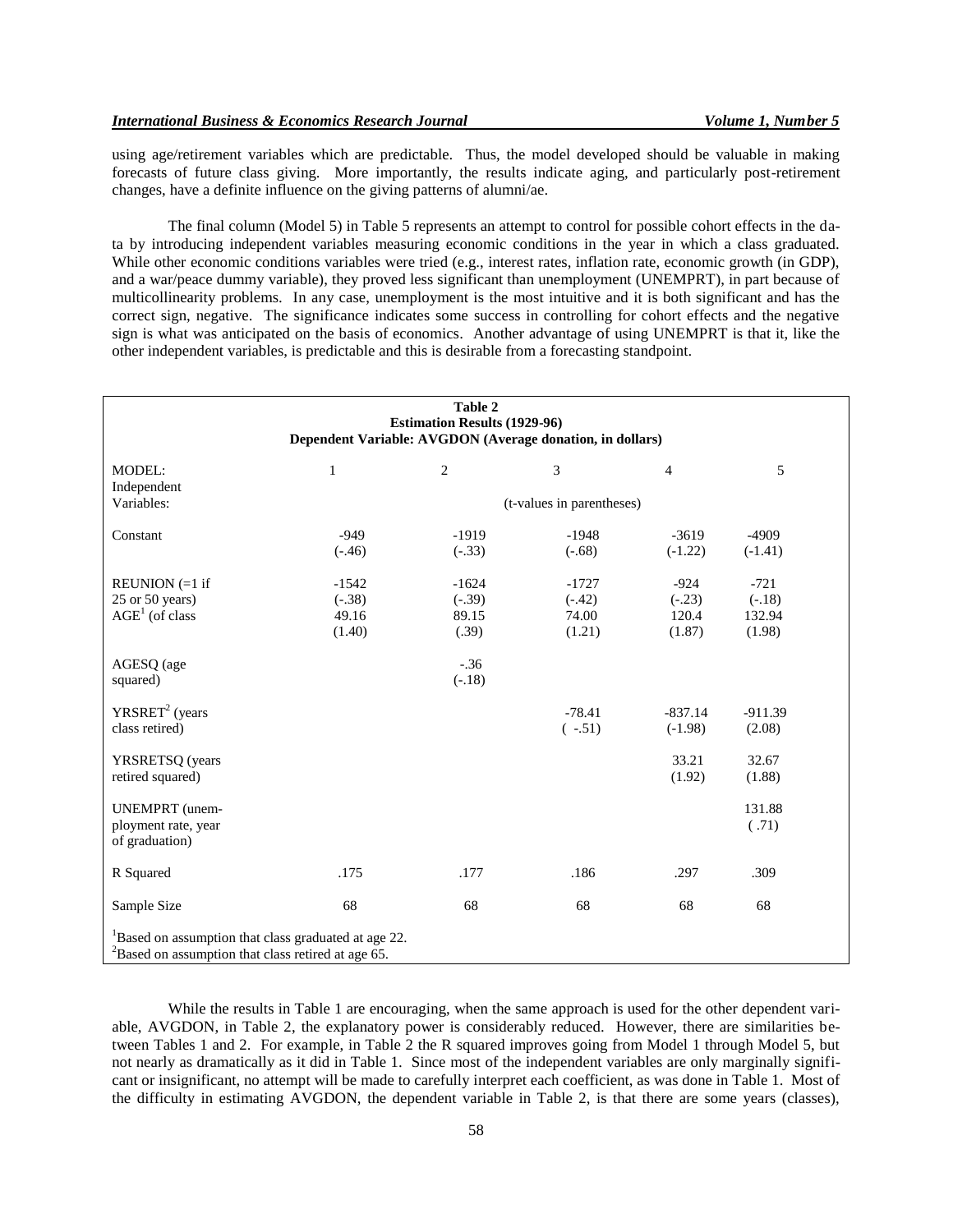## *International Business & Economics Research Journal Volume 1, Number 5*

which have very large values because of a few extremely large individual donations. There are several alternative ways to try to ameliorate this problem. One would be to eliminate the classes with the large (outlier) values, but this loses information. The approach that will be taken is to use moving averages for the dependent variable(s), as presented in Table 3. Another possibility, which will be tried in the future, is to breakdown donors into groups on the basis of the size of their gift (e.g., have as the dependent variable(s) the percentage of the class that are low, medium or high donors). By so doing it would isolate the influence of large gifts to a homogeneous grouping of donors.

| Table 3<br><b>Estimation Results (1929-96)</b>                                                                              |                                        |                                   |                                           |                                                   |  |  |  |
|-----------------------------------------------------------------------------------------------------------------------------|----------------------------------------|-----------------------------------|-------------------------------------------|---------------------------------------------------|--|--|--|
| Dependent Variable<br>Moving Average:                                                                                       | <b>PCDONOR</b><br>$(3-year)$           | <b>PCDONOR</b><br>$(5-year)$      | <b>AVGDON</b><br>$(5$ -year)              | <b>TOTDON</b><br>(total donations,<br>in dollars) |  |  |  |
| <b>MODEL:</b><br>Independent                                                                                                | 1                                      | $\mathbf{2}$                      | 3                                         | 4                                                 |  |  |  |
| Variables:                                                                                                                  | (t-values in parentheses)              |                                   |                                           |                                                   |  |  |  |
| constant                                                                                                                    | .122<br>(4.90)                         | .124<br>(5.79)                    | $-3978$<br>$(-2.89)$                      | $-305171$<br>$(-.81)$                             |  |  |  |
| REUNION $(=1$ if<br>$25$ or $50$ years)<br>$\text{AGE}^1$ (of class)                                                        | $-.01$<br>$(-.50)$<br>.0057<br>(12.01) | .0008<br>(.03)<br>.006<br>(14.33) | $-987.19$<br>$(-.61)$<br>104.68<br>(3.94) | $-107706$<br>$(-.24)$<br>11205<br>(1.55)          |  |  |  |
| YRSRET <sup>2</sup> (years)<br>class retired)                                                                               | .0015<br>(.08)                         | $-.005$<br>$(-1.86)$              | $-619.54$<br>$(-3.57)$                    | $-70925$<br>$(-1.50)$                             |  |  |  |
| YRSRETSQ (years<br>retired squared)                                                                                         | $-.001$<br>$(-7.71)$                   | $-.0007$<br>$(-6.52)$             | 20.66<br>(3.01)                           | 1828.5<br>(.97)                                   |  |  |  |
| <b>UNEMPRT</b> (unem-<br>ployment rate, year<br>of graduation)                                                              | $-.006$<br>$(-4.34)$                   | $-.006$<br>$(-5.46)$              | 181.76<br>(2.48)                          | 3592<br>(.18)                                     |  |  |  |
| R Squared                                                                                                                   | .950                                   | .963                              | .567                                      | .235                                              |  |  |  |
| Sample Size                                                                                                                 | 68                                     | 68                                | 68                                        | 68                                                |  |  |  |
| <sup>1</sup> Based on assumption that class graduated at age 22.<br>$2^2$ Based on assumption that class retired at age 65. |                                        |                                   |                                           |                                                   |  |  |  |

Table 3, unlike Tables 1 and 2, uses the same set of independent variables (i.e., Model 5 in Tables 1 and 2) for alternative specifications of the dependent variable(s). Primarily, this table is designed to investigate the effects of using moving averages for the dependent variable(s). As discussed, moving averages are one method of smoothing the influence of outlier observations (of the dependent variable), which was a problem in Table 2. Another advantage is with respect to the older classes, which have fewer and fewer alumni/ae of record, and, as a result, the values of the dependent variables are more volatile for these classes. It should be noted that a decision was made to use only classes back to 1929 because earlier classes had dramatically smaller alumni/ae of record. On the other hand, the model(s) were tested using only classes after 1939 and similar results were obtained. In any case, by using moving averages, the series is smoothed for the earliest classes as well as for the outlier classes (i.e., large values for AVGDON). While both 3 and 5-year moving averages were tried, better results were obtained for the 5-year moving average (see Model 2 (5-year) and Model 1 (3-year) in Table 3). Therefore, both dependent variables (PCDO-NOR and AVGDON) were estimated using a 5-year moving average.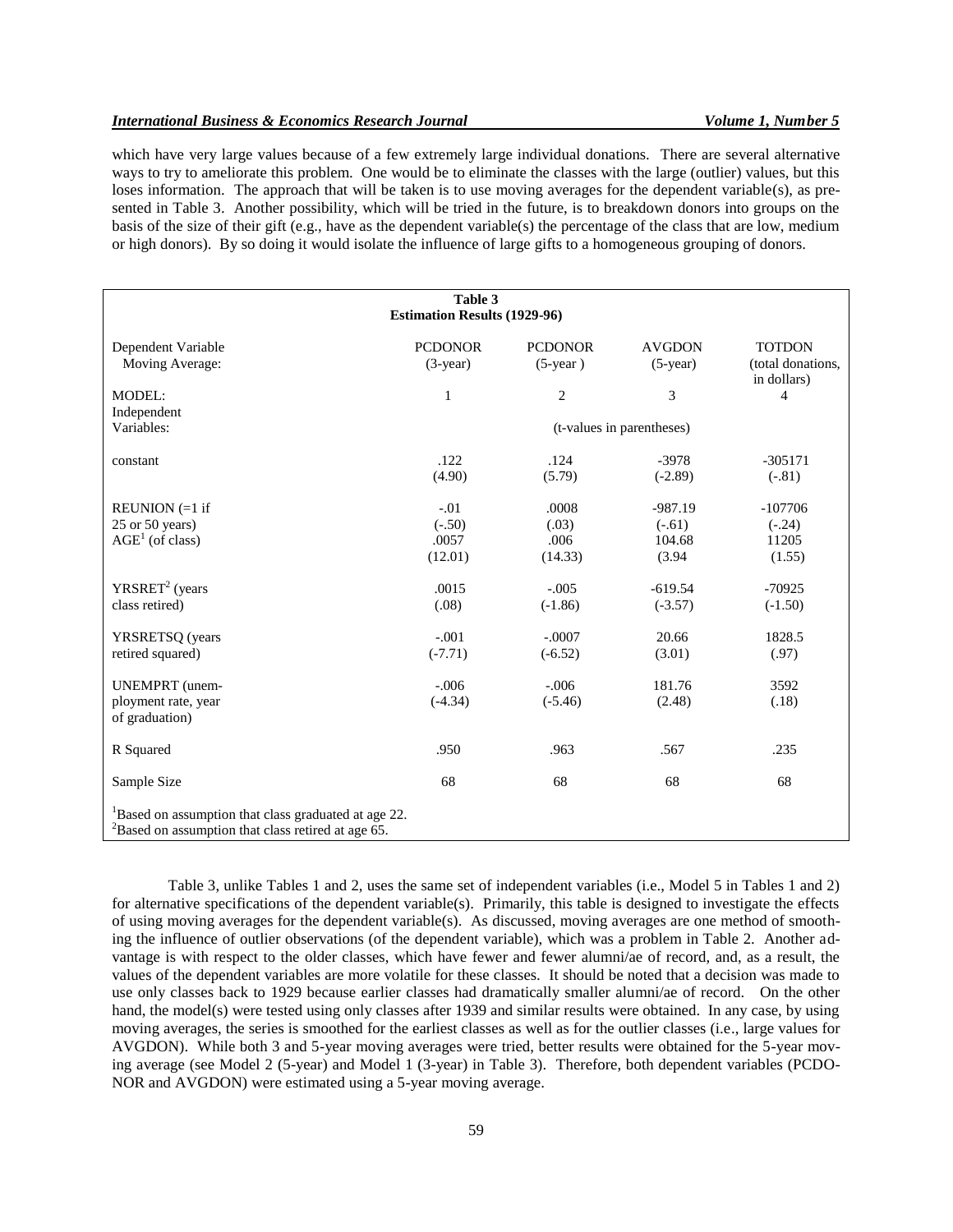One consequence of using moving averages is that the significance of REUNION is diminished, as would be expected. The AGE variable is positive, as it was in earlier results, but more significant, especially for the AVGDON model. In fact, the most dramatic change from using moving averages is for the AVGDON model in that the R squared increases from .309 (Model 5 in Table 2) to .567 (Model 3 in Table 3), whereas the increase in R squared is smaller for PCDONOR (i.e., from .912 for Model 5 in Table 1 to .963 for Model 2 in Table 3).

The results for individual independent variables are comparable to those obtained in Table 1, most notably that the retirement variables are significant again in Table 3 (Model 2) and indicate a peak in participation shortly after retirement. On the other hand, the AVGDON variable (i.e., Model 3 in Table 3) indicates somewhat the opposite pattern after retirement. That is, the signs of the variables YRSRET (positive) and YRSRETSQ (negative) indicate that the size of donations falls after retirement, reaches a minimum (about 15 years after retirement, or age 80), and then increases again. Actually, the minimum may come a few years earlier when the effect of AGE (i.e., an increase of 104.68 each year) is considered. Most encouraging is the fact that both the retirement variables are more significant in Table 3 (for AVGDON) than they were in Table 2. As will be discussed, the indication that retirement has opposite effects on PCDONOR and AVGDON, in terms of there being a maximum for one and a minimum for the other, suggests that forecasting donations after retirement would require consideration of both components, PCDO-NOR and AVGDON.

To further demonstrate the need for estimating PCDONOR and AVGDON separately, an equation was estimated (Model 4 in Table3) using total dollar donations of each class (TOTDON) as a dependent variable. The results are much worse in terms of overall explanation (i.e., the R squared is only .235) and all independent variables are insignificant at the 5% level. In contrast, the separate model(s) approach achieved much better statistical results and it is easier to understand. The connection between using TOTDON and the dependent variables modeled is that, for any class, TOTDON would be the product of PCDONOR, AVGDON, and the number of alumni/ae of record. While this paper has not offered a model to explain/predict the number of alumni/ae of record, this could be done either using national cohort survival tables, for each age, or by estimating survival rates for the classes on the basis of changes in the number of alumni/ae of record for different years of donation. For example, the alumni/ae of record in 1996 for the Class of 1950 divided by the number of alumni/ae of record in 1997 for the Class of 1950 could be used to estimate the survival rate for 68 year old alumni/ae (assuming 1950 graduates would be 68 in 1996 if they graduated at age 22).

Finally, the variable for economic conditions (in the year of graduation), UNEMPRT, is negative for PCDONOR, as it was in Table 1, for reasons previously discussed. On the other hand, this variable is positive for AVGDON, indicating that larger average gifts are given by the classes that graduated in years with poor economic conditions (i.e., high unemployment). Together, these results suggest that while fewer alumni/ae succeeded if they graduated in a year of high unemployment, those who did were very successful and this results in higher average donations for the class. While such interpretations are mostly conjecture, the significance of UNEMPRT in both equations (i.e., Models 2 and 3) in Table 3 does serve to control for possible cohort effects in the data, as was earlier discussed.

## **Discussion**

Most studies of alumni/ae altruism have had forecasting as their motivation and, consequently, the independent variables have been selected on a somewhat pragmatic basis. In particular, age has often been used in complex ways (e.g., high order polynomials or a series of dummy variables) that are statistically significant but do not lend themselves to simple interpretation. This paper, on the other hand, has tried to introduce age and to suggest that it will influence altruism based on economic theories of consumption. Moreover, it postulates that there will be changes in giving associated with retirement (age) and that these are separate from the general effect of the aging process that begins with graduation. The estimation results, in general, support the conclusion that, in fact, aging/retirement have much to do with the year-to-year changes in alumni/ae giving that will occur over the life of a graduating class.